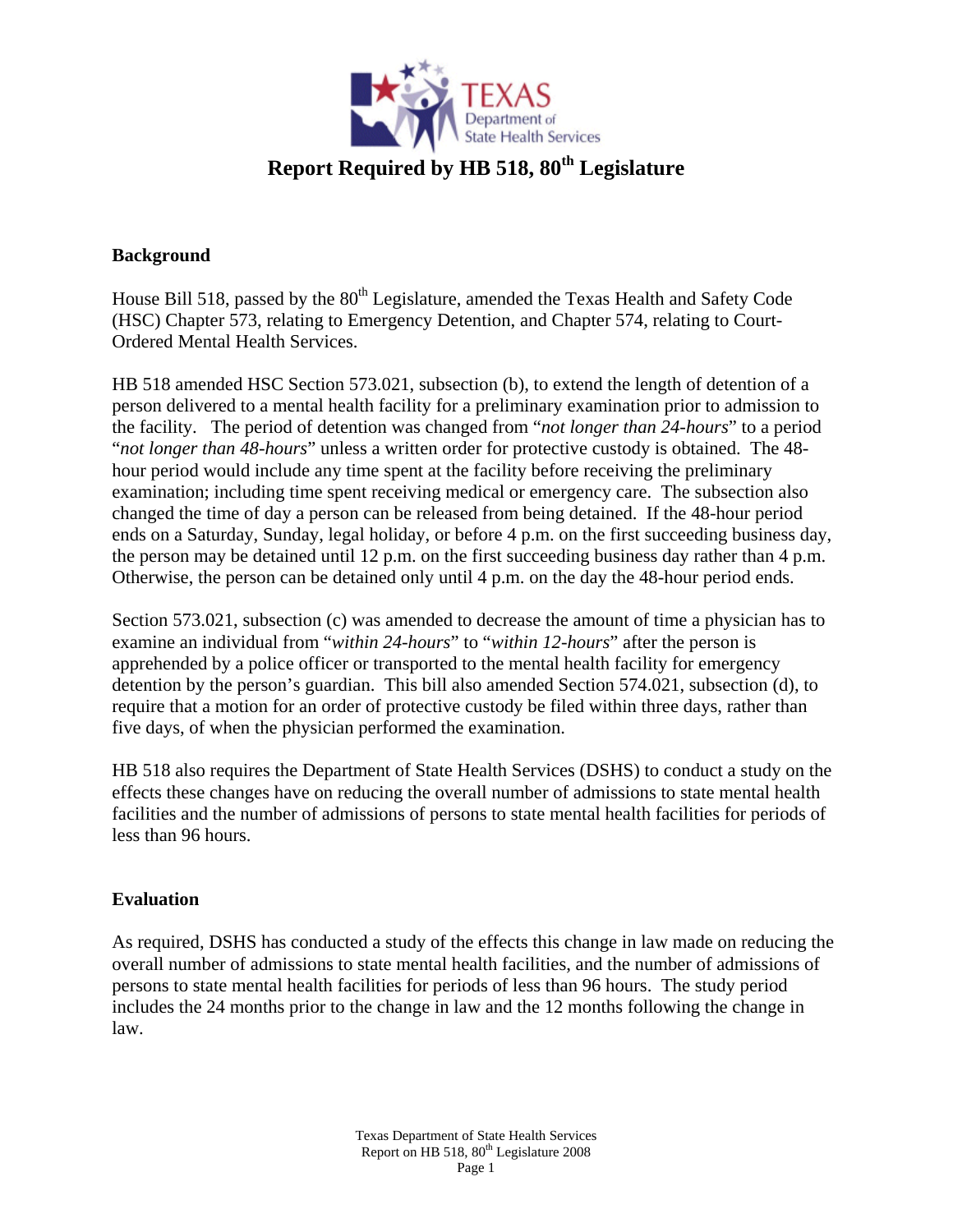## **Figure 1: Number of Persons Admitted to State Mental Health Facilities**



**Pre-Implementation (24 months) vs. Post-Implementation (12 months) of HB 518 Number of Persons Admitted to a State or Community Psychiatric Hospital** 

*Source:* DSHS NorthSTAR Data Warehouse and Client Assignment and Registration (CARE). Prepared by: Decision Support, 12/10/2008





**Pre-Implementation (24 months) vs. Post-Implementation (12 months) of HB 518 Number of Persons Admitted to a State or Community Psychiatric Hospital for Less than 96 Hours**

*Source:* DSHS NorthSTAR Data Warehouse and Client Assignment and Registration (CARE). Prepared by: Decision Support, 12/8/2008

Texas Department of State Health Services Report on HB 518, 80<sup>th</sup> Legislature 2008 Page 2